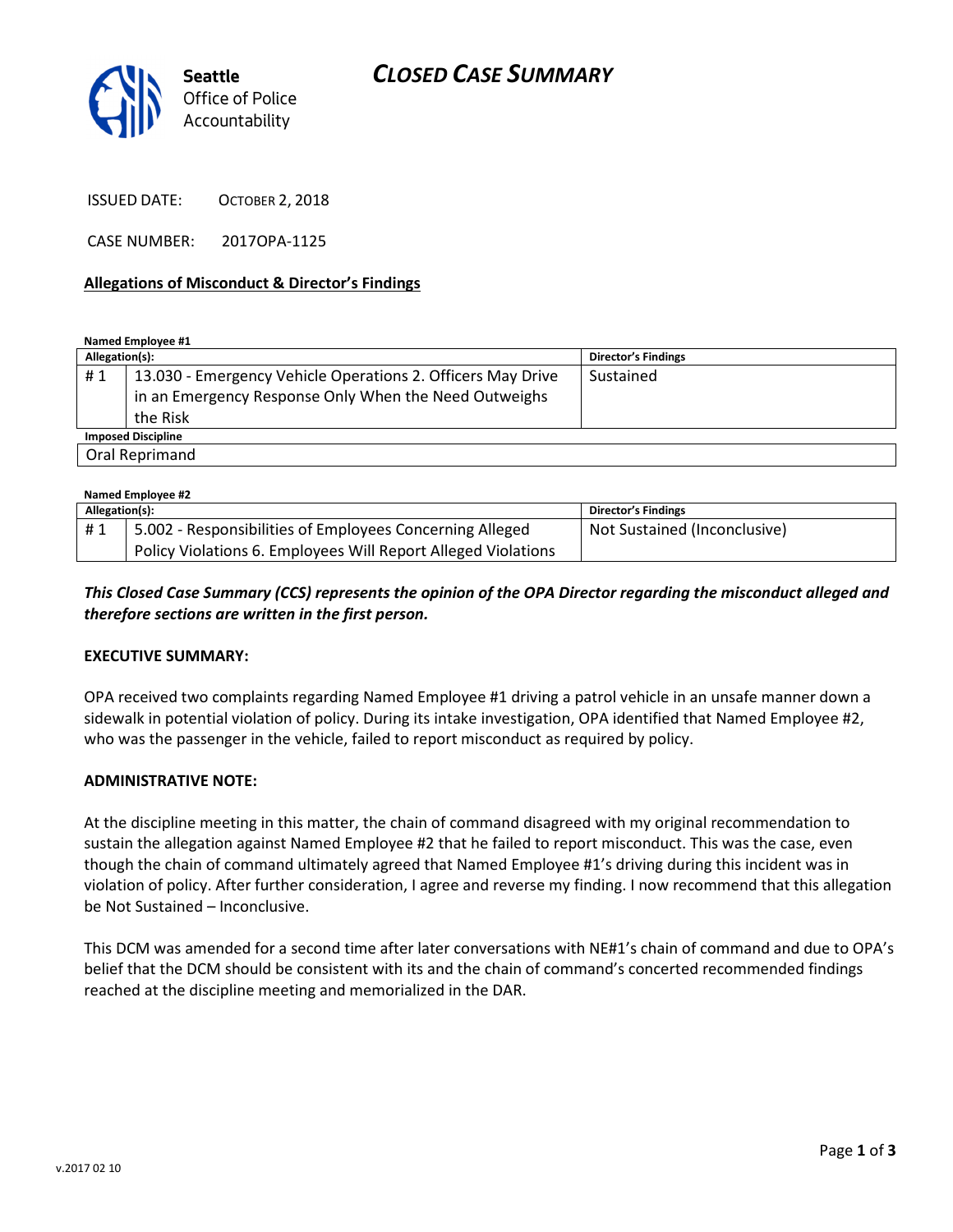## CLOSE CASE SUMMARY



OPA CASE NUMBER: 2017OPA-1125

## ANALYSIS AND CONCLUSIONS: Named Employee #1 - Allegation #1 13.030 - Emergency Vehicle Operations 2. Officers May Drive in an Emergency Response Only When the Need Outweighs the Risk

On the date in question, the Named Employees responded to an assault call. While driving to the scene in their patrol vehicle, a "fast back" was requested, meaning that the involved officers called for other officers to quickly come and assist them. In response, Named Employee #1 (NE#1), who was driving the vehicle, began to engage in emergency vehicle operations. Named Employee #2 (NE#2) was the passenger.

As they neared the scene, an officer came over the radio and stated: "under control, one in custody, start sending fire." The dispatcher repeated that there was "one in custody, under control"; however, NE#1 continued to engage in emergency vehicle operations for nearly another minute. Moreover, as he approached the scene, he began driving his vehicle on the sidewalk. When he did so, he pulled in front of a pedestrian that was walking on the sidewalk behind his vehicle. I believe this to have been one of the Complainants based on this individual's description of NE#1's driving and where he was situated at the time. NE#1's GPS recorded that his patrol vehicle was, at least at one point, traveling on the sidewalk at speeds up to 20 miles per hour.

This matter came to OPA's attention when two civilian Complainants independently reported the Named Employees' conduct and complained that NE#1 was driving recklessly and dangerously. The first Complainant reported that the Named Employees drove on the sidewalk in front of his building at a high rate of speed with their lights and sirens flashing. He stated: "Had I been 6 steps further in my trip to the car I would have stepped out directly in front of him/her and there is no way they could have stopped." He concluded by saying that the Named Employees' response was "absurd" and that there was no "imminent threat" at the time. The second Complainant recounted observing: a "Police car speeding down the sidewalk to chase a homeless women [sic]" and said that the Named Employees "could have killed anyone walking out the door of my place of business." She told OPA that: "It is one of the most ill advised and reckless things I have ever seen."

At his OPA interview, NE#1 asserted that, even after the two broadcasts indicating that the situation was under control, he was still concerned of what he described as imminent threats to fellow officers and civilians. He opined that the officer who indicated that the situation was under control sounded distressed and that it did not sound like the scene was actually under control. He told OPA that he believed that it was a tense, uncertain, and fast-evolving situation and that he thought driving down the sidewalk was the best and most reasonable option at the time. NE#1 asserted that this was the case even though he recognized that he also could have driven in the center or southbound lane of the adjacent north/south street.

SPD Policy 13.030-POL-2 states that officers may drive in an emergency response only when the need outweighs the risk. The policy further states that: "The preservation of life is the highest priority." (SPD Policy 13.030-POL-2).

I find that when NE#1 drove on the sidewalk at 20 miles per hour after being informed that the situation was under control and that the suspect was in custody, the risk of driving in an emergency fashion was outweighed by the potential harm to community members. As discussed above, NE#1 had other alternatives available to him at the time and, as articulated by both of the Complainants, there was a real possibility that he could have struck a community member exiting one of the stores on that block. That being said, NE#1's chain of command asserted at